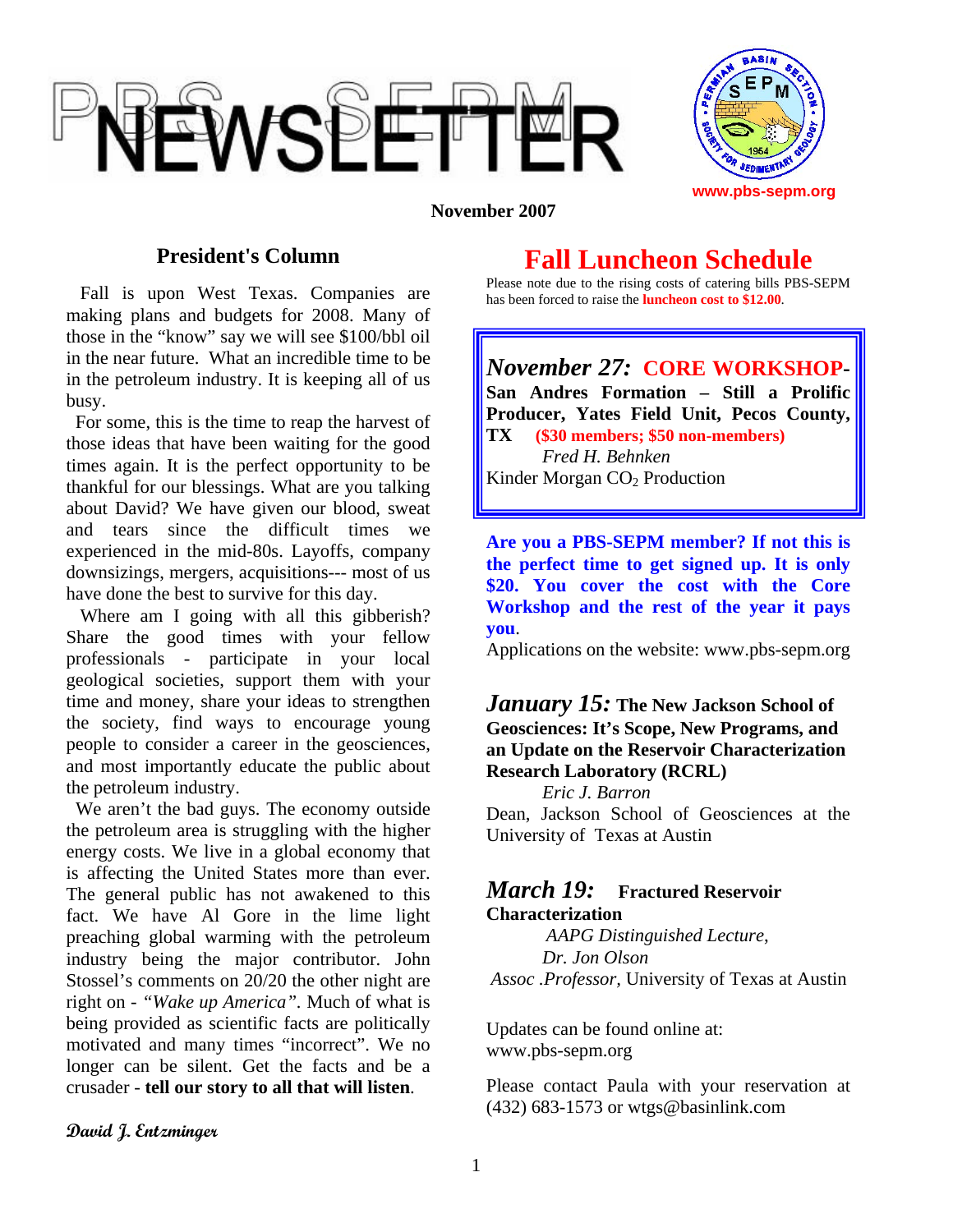# **CORE WORKSHOP**

#### **Conventional Core from the Yates Field, Pecos County, TX**. *by Fred H. Behnken*

 Over 149 individual wells were cored in the Yates Field Unit, Pecos County, Texas of approximately 1700 wells drilled. The Permian San Andres Formation is here divided into upper and lower San Andres. The dominant production from the unit is derived from the upper San Andres that has reservoir matrix porosity ranging from 4-36% and permeability ranging from 10 – over 3000 mD. Touching vug porosity, karst process fracturing and tectonic fractures enhance the already high dolomitized reservoir deliverability.

The field is currently under  $CO<sub>2</sub>$  enhanced gravity production in the San Andres Formation. Injected immiscible  $CO<sub>2</sub>$  expands residual oil stranded in the gas cap, draining down into a managed oil column. Horizontal wells are being drilled into a stabilized 25 ft oil column maintained by reinjection of produced gas and  $CO<sub>2</sub>$ , re-injection produced water and managed water offsite export.

We will examine cores that cross the unconformable Grayburg – San Andres contact as determined by Marathon and BEG staff. Studies by Ward, et al. [1986] have proposed that the productive interval in the Yates Field is Grayburg, not San Andres. Previous studies by Marathon's Petroleum Technology Center and Midland staff have documented that the dominant reservoir is developed in stacked, prograding, fusulinid-crinoid-peloid shoals. These shoals have undergone extensive dolomitization. The core demonstrates two dominant depositional styles; the lower San Andres is ramp-like while the upper San Andres is comprised of progradational high stand shelf edge deposition. Craig, [1988], Tinker, Ehrets and Brondos [1995] and Tinker and Mruk (1995] indicated that the exceptional well bore deliverability in the San Andres is due to intense karsting observed in the dolomitized upper San Andres. The karst developed repetitively on the stacked, prograding grainrich packstone to grainstone shoals, which developed emergent islands. The karst developed on these emergent islands due to meteoric island margin sea cave development.

 Thin section analysis of the island shoal facies in the upper San Andres which were determined as fusulinid-peloid grain stone have been re-examined and prove to be intensively dolomitized grain-rich packstones, not grainstones.

#### **References Cited**

Craig, D.H., 1988. Caves and other features of Permian karst in San Andres dolomite, Yates Field reservoir, West Texas, in James, N.P. and P.W. Choquette (eds), Paleokarst, Springer-Verlag, New York, p. 342-3653.

Tinker, S. W. J.R, Ehret, and M.D. Brondos., 1995. Multiple karst events related to stratigraphic cyclicity: San Andres Formation, Yates Field, West Texas, in Budd, D.A., A. H. Staller, and P. M. Harris (eds), Unconformities and Porosity in Carbonate Strata, AAPG Memoir 63, Tulsa, Oklahoma, p. 213-237.

and D.H. Mruk, 1995, Reservoir characterization of a Permian Giant: Yates Field, West Texas, in Stoudt, E. L. and P.M. Harris (eds), Hydrocarbon Reservoir

#### **Bio - Fred H. Behnken**

**Fred H. Behnken** – Staff geologist, Yates Asset Team, Kinder Morgan CO<sub>2</sub> LLC, Midland, Texas 79701.

Fred Behnken received his B.A. degree from Augustana College, Rock Island, IL, and his M. Sc. and Ph.D. in 1972 from the University of Wisconsin, Madison. He has worked the Permian Basin as an exploration geologist for Union Oil of California and Mesa Petroleum, interspersed with teaching as an assistant professor in the Geosciences Department, Texas Tech University, Lubbock and Augustana College, Rock Island, IL. He left Mesa Petroleum joining ARCO Exploration Company in Denver as a Sr. Geologist-Biostratigrapher. He survived the shutdown of the Denver office in 1985 as first line supervisor of an operational mode reservoir characterization group supporting Lower 48 drilling operations, Plano, TX. He demonstrated the advantages of on-site biostratigraphy expertise for ARCO Oil and Gas, Midland and was tasked with the start up of a biostratigraphy group in Midland in 1990. In 1993, he then declined a transfer to Vastar Resources, preferring to "tear rocks apart" as FHB Stratigraphic Services, Midland for approximately 10 years. His present position as the staff geologist with Kinder Morgan CO<sub>2</sub> has him focused on operational geologic development of Yates Field Unit, Pecos County, TX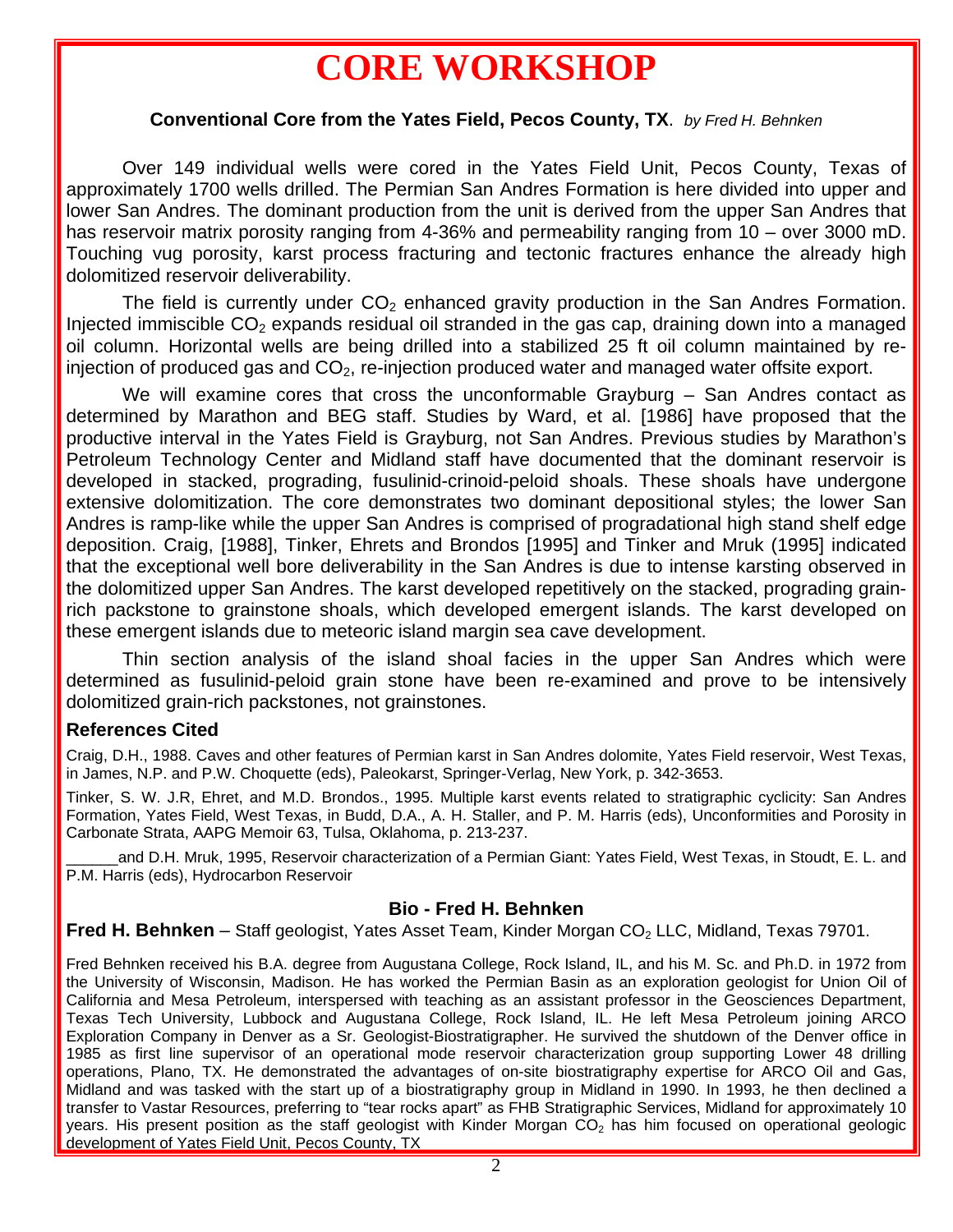## **Tales from the Oil Patch**

A **LESSON IN PERSEVERANCE** This narrative is about a Geologist near the start of his career and those lessons that are at times difficult to understand and to realize what benefit they will bring in later years. I and another Geologist were the two youngest on a staff of seven Geologists. Both of us were assigned a part of West Texas to be our "Own Territory". We were also assigned our leader to whom we could go to and ask questions and at times receive answers. We were introduced to the log files, scout tickets, seismic data and land maps. This was prior to anything like data bases and digital data, Geographies and all that is in use today. We "did geology the hard way". We learned that one really has to dig to find a prospect worthy of the name and to not be discouraged with those doubts that at times arise. This attitude of **'PERSEVERANCE"** became evident in the coming months in regard to our drilling efforts in West Texas. This staff of seven produced many prospects and among those ideas 12 projects were chosen to be in our drilling program. Leases were obtained, seismic data shot where needed and locations were identified. The drilling program was now launched with a great deal of anticipation. However, an additional prospect was added to the list to make the total 13. Here is where **"PERSEVERANCE"** paid off. The first 12 wells, all wildcats, were failures. One of those failures was authored by the writer. However, I was chosen to watch well #13 which was authored by the District Geologist. He said that I would "learn a lot". The following DST's in the Wolfcamp, Pennsylvanian, Devonian and Ellenburger were all flowing oil tests. **PERSEVERANCE,** yes. A learning experience, ABSOLUTELY.

**Submitted by a respected and well-seasoned Explorationist in Midland- thanks for your story.** 

## **Let us tell your story of the**  *Permian Basin History*

We are featuring a new item in the newsletter which includes a story from our "wellseasoned" geoscientists. These may be their favorite plays, that once in-a-life-time project or well, or stories about their fellow workers (the pictures could be very interesting). If you would like to write a story or know of someone that would like to contribute, please contact David Entzminger, 686-6741

## **One Day Field Trips**

SEPM will be bringing back the One Day Field Trips starting this fall. *Our first trip will be to Yates Field to collect fossils*. The large ammonites are everyone's favorites. Look for upcoming details. Gilbert Barragan (432-686- 6754) will be coordinating the trips. If you would like to lead a trip, or if you have an idea for a trip, please contact Gilbert.

## **Core Workshop**

If you have a core or cores that you would like to present next spring, please contact – Steve Trudeau, luncheon chairman (687-1777).

| President:       | David J. Entzminger | <b>Whiting Petroleum</b>    | $(432)$ 686-6700   | entzminger@whiting.com      |
|------------------|---------------------|-----------------------------|--------------------|-----------------------------|
| President Elect: | Cory L. Hoffman     | St. Mary Land & Explor. Co. | $(432) 688 - 1782$ | CHoffman@StMaryLand.com     |
| Vice President:  | Michael A. Senich   | Independent                 | $(432)$ 688-3047   | msenich@claytonwilliams.com |
| Vice President:  | Deb S. Gann         | Arcadis G & M Inc.          | $(432)$ 687-5400   | dgann@arcadis-us.com        |
| Secretary:       | Rachel E. Aisner    | CrownQuest Operating LLC    | $(432)$ 685-3116   | raisner@crownquest.com      |
| Treasurer:       | Teri McGuigan       | Independent                 | $(432)$ 684-9333   | tmcguigan@suddenlink.net    |
| Executive Dir.   | Paula Mitchell      | <b>PBS-SEPM</b>             | $(432) 683 - 1573$ | wtgs@basinlink.com          |

# *BOARD MEMBERS*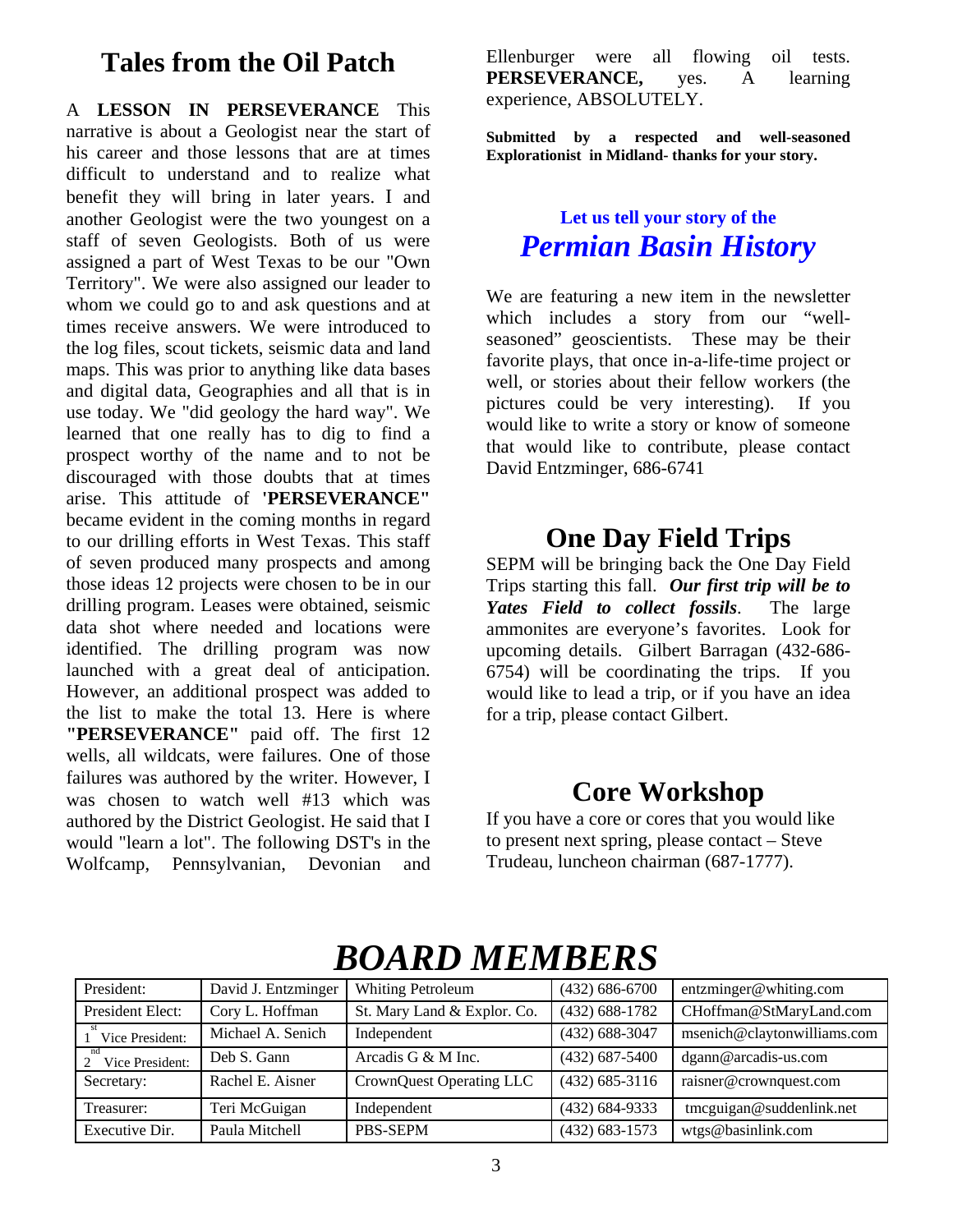# *2007-08 Corporate Sponsorships*

If you are interested in a sponsorship opportunity, please call Paula Mitchell for more details at (432) 683-1573



The **Geology Club** with UTPB will meet on Friday, November 9<sup>th</sup>, 5:30pm at the CEED. **The topic will be "Iceland – Fire and Ice" by AAPG President Will Green. No charge to attend – refreshments will be sold to support the UTPB Geology Club. See you there.** 

.

I

# PBS-SEPM DIGITAL PUBLICATION PROJECT

PBS\_SEPM plans to convert all its publications into searchable pdfs. It is a massive undertaking. **We are looking for volunteers to help**.

We especially would like to convert PBS-SEPM **"out-of-print"** publications. If you have one or more of these publications we would appreciate you allowing us to borrow the publication to convert it into a PDF. Please, we need your help finding these publications. Please contact: David Entzminger 686-6741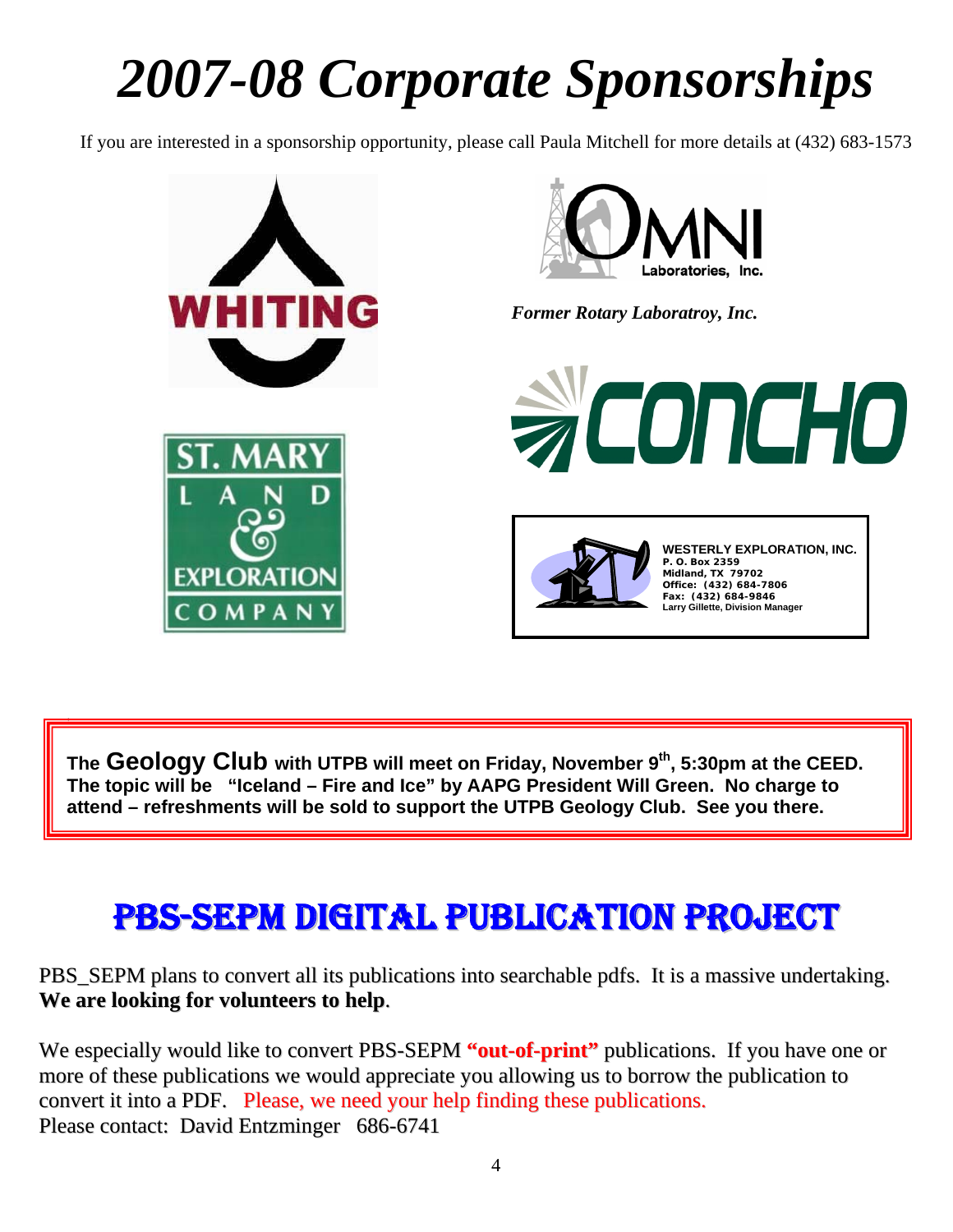| $55 - 1$ | Permian Field Conference, Guadalupe Mountains, 1957                                                                                                   |
|----------|-------------------------------------------------------------------------------------------------------------------------------------------------------|
| $57-3$   | Wolfcamp of the Glass Mountains and the Permian Basin, 1957                                                                                           |
| $56-2$   | Symposium of the Fort Worth Basin Area, Field Study of the Hill Creek Beds of the<br>Lower Strawn, Southwestern Parke County, TX 1956                 |
| $58 - 4$ | <b>Cretaceous Platform and Geosyncline, Culberson and Hudspeth Counties, 1958</b>                                                                     |
| a        | Pennsylvanian correlation Charts, Kansas, Oklahoma, Texas, New Mexico<br>Lower Cretaceous Shelf, Platform Reef and Basinal Deposits, Southwest Texas- |
| 74-64    | <b>Northern Coahulla Guidebook</b>                                                                                                                    |

| <b>Lunch Arrangements</b>   | Cindy Bowden             | Kinder Morgan CO Co       | $(432)$ 688-3785   | cindy bowden@kindermorgan.com |
|-----------------------------|--------------------------|---------------------------|--------------------|-------------------------------|
| Newsletter                  | <b>Please Volunteer</b>  |                           |                    |                               |
| Luncheon Program            | <b>Steve Trudeau</b>     | Fasken Oil & Gas          | $(432) 687 - 1777$ | stevet@forl.com               |
| <b>Continuing Education</b> | <b>Please Volunteer</b>  |                           |                    |                               |
| Honorary Life               | <b>TBA</b>               |                           |                    |                               |
| Nominating                  | David Farmer             | Stanolind Oil & Gas Corp. | $(432) 688 - 4250$ | dfarmer@stanolind.com         |
| One Day Field Trip          | Gilbert Barragan         | Whiting Petroleum Inc.    | $(432) 686 - 6754$ | Gilbert.Barragan@whiting.com  |
| Publications                | <b>Richard Blackwell</b> | Consultant                | $(432) 683 - 4971$ | rcbgeol@nts-online.net        |
| Publicity                   | Rick Doehne              | <b>University Lands</b>   | $(432) 684 - 4404$ | rdoehne@utsystem.edu          |
| Scholarship                 | David Farmer             | Stanolind Oil & Gas Corp. | $(432) 688 - 4250$ | dfarmer@stanolind.com         |
| Stratigraphic               | <b>Bob Trentham</b>      | Director- CEED            | $(432) 552 - 2432$ | trentham_r@utpb.edu           |
| Webmaster                   | <b>Wendy Savage</b>      | Whiting Petroleum Inc.    | $(432) 686 - 6750$ | wendy.savage@whiting.com      |
| Nominating                  | David Farmer             | Stanolind Oil & Gas Corp. | $(432) 688 - 4250$ | dfarmer@stanolind.com         |
| One Day Field Trip          | Gilbert Barragan         | Whiting Petroleum Inc.    | $(432) 686 - 6754$ | Gilbert.Barragan@whiting.com  |

# *PBS-SEPM COMMITTEES*

 $\overline{a}$ 

# **PBS-SEPM Book Sale**

There are a number of great books for sale. Being a member has its advantages as you will save on most of the books we have on hand.

You can order online- **www.pbs-sepm.org**

Remember that anyone willing to pay the postage, PBS-SEPM will donate an entire set of on-hand books to your school of choice. This is a great way to provide your alma mater with some fantastic publications.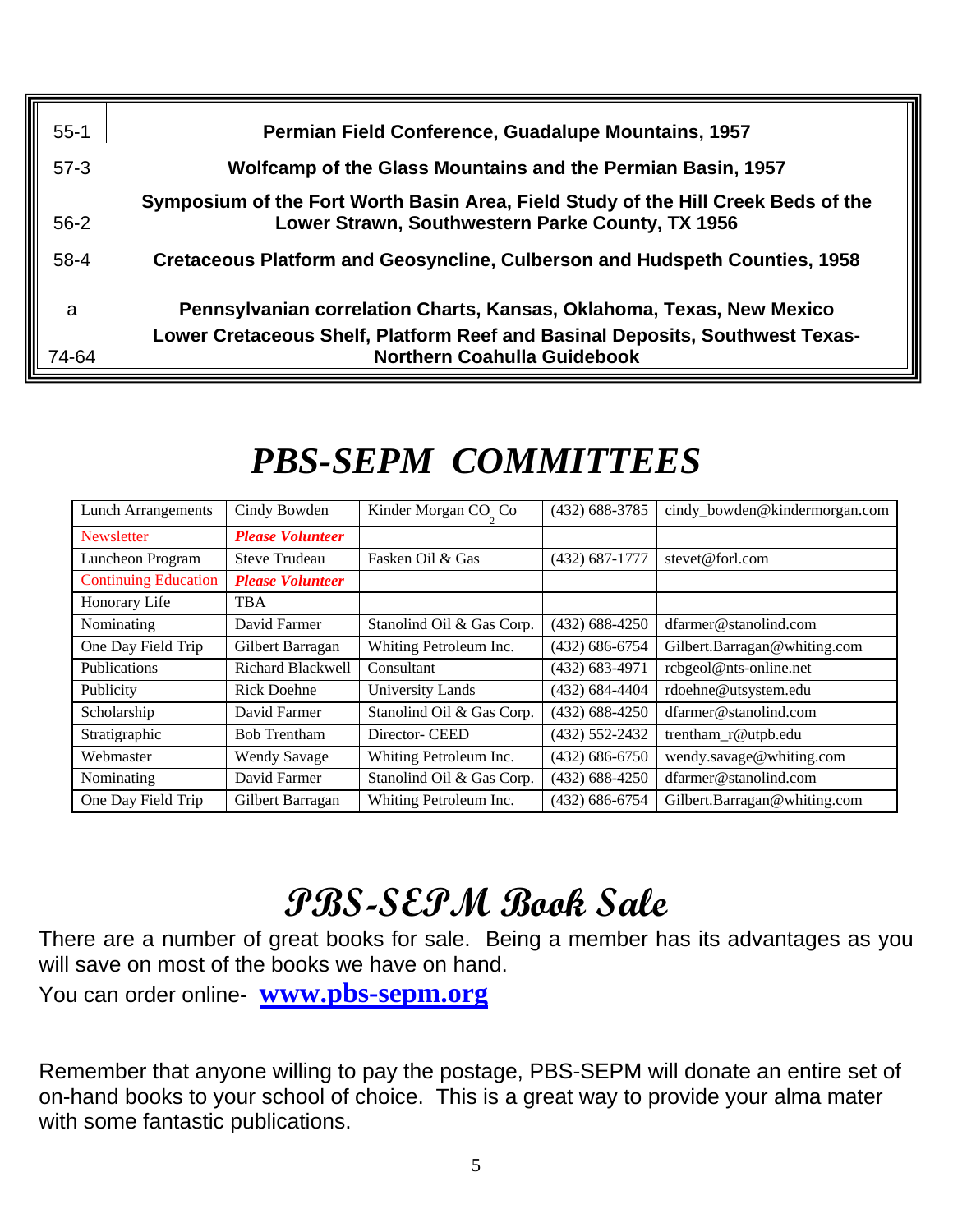

# **PBS-SEPM - 1<sup>ST</sup> ANNUAL CALENDAR ORDER FORM**

## **GREAT NEWS!! YOU CAN START YOUR CHRISTMAS SHOPPING NOW!**

PBS-SEPM is proud to present the production of its 1<sup>st</sup> annual calendar. This first year will be an 11x17 calendar which will include an assortment of photographs displaying fossils and minerals. Production will begin soon and the calendars are to be available for pickup by mid December, 2007.

QUANTITY \_\_\_\_\_\_\_\_\_ @ \$15.00 EACH

\*SHIPPING: \$\_\_\_\_\_\_\_\_\_

TOTAL: \$\_\_\_\_\_\_\_\_\_

**RETURN COMPLETED FORMS AND PAYMENTS TO:**  PBS-SEPM PO Box 1595 Midland, TX 79702 Phone (432) 683-1573 Credit Card orders and forms may be faxed to (432) 686-7827

1 2 3 4 5 6 7 8 9 10 11 12 13 14 15 16 17 18 19 20 21 2 2 2 3 2 4 25 26 27 28 29 3 0 SUNDAY MONDAY MEED SDAY WEST THE SDAY FRIDAY SATURDAY E le ctio n Day  $N$ ayember 2008 **Sponsor** *Adkinsities sp. - Kiamichi Fm. - Upton Co.*  **SAMPLE**

\*Shipping and handling costs for more than five calendars, please contact the PBS-SEPM office. Also, calendars can be available for pickup at the WTGS office to avoid shipping costs.

### - . - . - . - . - . - . - . - . -**PAYMENT AND SHIPPING INFORMATION**

| Cash, Check or Credit Cards accepted () I authorize you to charge the above to my | () Visa () Master Card () American Express Expiration Date: ____________________  |
|-----------------------------------------------------------------------------------|-----------------------------------------------------------------------------------|
|                                                                                   | Credit Card No. _______________________________Signature:________________________ |
|                                                                                   |                                                                                   |